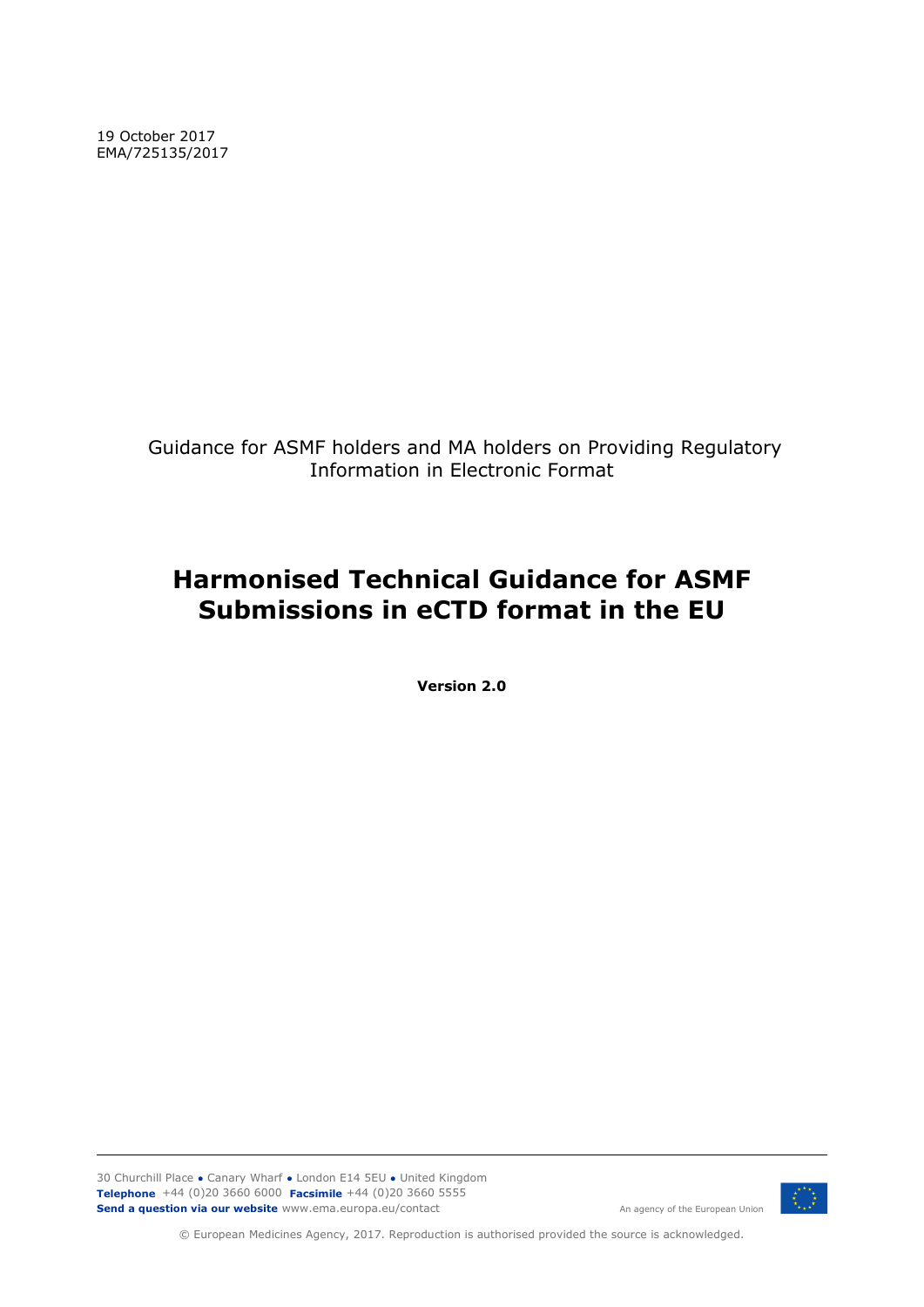## **TABLE OF CONTENTS**

| 2.1.1 National Submissions - For National, MRP, DCP applications  3      |  |
|--------------------------------------------------------------------------|--|
| EU ASMF submissions - For NAPs (NP, MRP, DCP), CAPs or mixed  3<br>2.1.2 |  |
|                                                                          |  |
|                                                                          |  |
|                                                                          |  |
|                                                                          |  |
|                                                                          |  |
|                                                                          |  |
|                                                                          |  |
|                                                                          |  |
|                                                                          |  |
|                                                                          |  |
|                                                                          |  |
|                                                                          |  |
|                                                                          |  |
|                                                                          |  |
|                                                                          |  |
|                                                                          |  |
|                                                                          |  |
|                                                                          |  |
|                                                                          |  |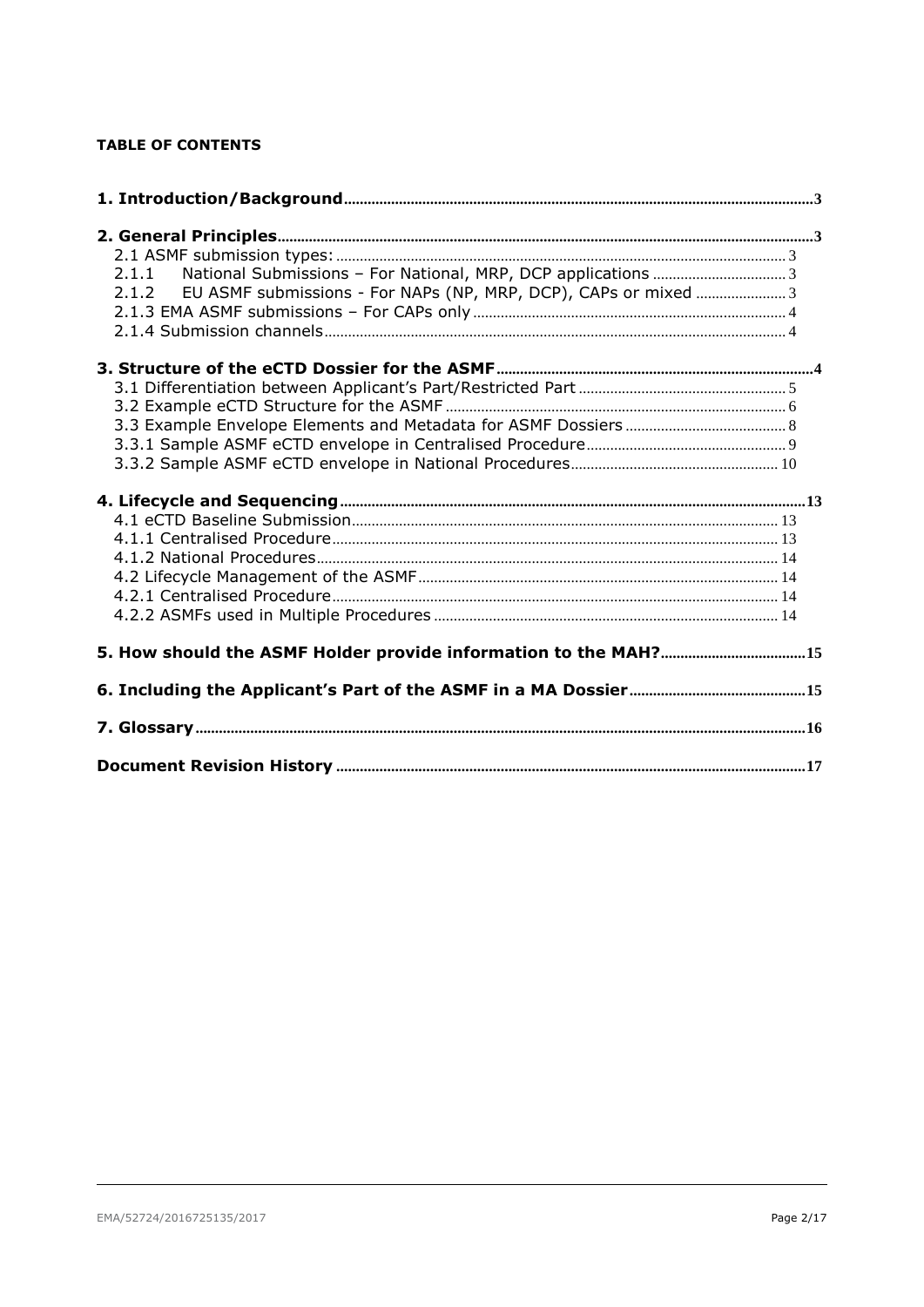## <span id="page-2-0"></span>**1. Introduction/Background**

The purpose of the document is to provide guidance on the use of eCTD for the submission of Active Substance Master Files (ASMF), and should be read in conjunction with the already-available guidance on the eCTD and ASMF procedure handling as well as with other applicable guidelines for all European marketing authorisation procedures (CP, MRP, DCP, NP).

This guidance should be used in case submission in electronic format for ASMF is accepted or required in eCTD format. For a mandatory date of usage please refer to the [esubmission website](http://esubmission.ema.europa.eu/) or national Competent Authorities' websites.

For further practical information on the general requirements for eCTD and general guidance as to how to build an eCTD, Active Substance Master Files holders and Applicants should also refer to:

- [Harmonised Technical Guidance for eCTD submissions](http://esubmission.ema.europa.eu/tiges/docs/eCTD%20Guidance%20v4%200-20160422-final.pdf)
- > [Harmonised Technical Guidance for Non-eCTD electronic Submissions](http://esubmission.ema.europa.eu/tiges/docs/NeeS%20eGuidance%20Document%20v4%200_final%20for%20publication%20Nov%202013.pdf)
- > [The ICH eCTD specification](http://estri.ich.org/eCTD/index.htm) V3.2.2
- > [The EU M1 eCTD Specification](http://esubmission.ema.europa.eu/eumodule1/index.htm)
- [EMA presubmission Guidance, question 21](http://www.ema.europa.eu/ema/index.jsp?curl=pages/regulation/q_and_a/q_and_a_detail_000059.jsp&mid=WC0b01ac058002d9ad)

Active Substance Master File Holders and Applicants should treat this guidance as complementary to the current regulatory guidance relating to ASMF (available on **EMA** website).

In the above referenced documents the terms 'applicant' and 'application' are commonly been used. In the context of this guidance document, the applicant for an ASMF is the ASMF holder and the application is equivalent to the ASMF being managed by the ASMF holder.

For information on eCTD format requirements in CEP submissions please refer to **EDQM**.

## <span id="page-2-1"></span>**2. General Principles**

Although the prescribed eCTD structure can accommodate the submission of data required for the ASMF, it should be clarified that the eCTD ASMF dossier remains, from a technical perspective, a *standalone* dossier and is distinct from the marketing authorisation dossier and lifecycle. The eCTD ASMF dossier will be submitted with its applicant part and restricted part by the ASMF holder and will have its own lifecycle.

The marketing authorisation application and the ASMF may not have the same format. However, if the MAA is in eCTD format then the applicant part of the ASMF should be included also in eCTD format.

## <span id="page-2-2"></span>**2.1 ASMF submission types:**

## <span id="page-2-3"></span>**2.1.1 National Submissions – For National, MRP, DCP applications**

The ASMF holders are encouraged to submit the ASMF dossier in eCTD format if not otherwise communicated by the NCA. . It depends from procedure and NCA policy whether a dossier number needs to be requested in advance.

## <span id="page-2-4"></span>**2.1.2 EU ASMF submissions - For NAPs (NP, MRP, DCP), CAPs or mixed**

The voluntary [EU ASMF worksharing process](http://www.hma.eu/306.html) is applicable to new ASMFs (not formerly assessed as part of an EU procedure) submitted, as part of a new marketing authorisation or a variation application, through the Centralised, Mutual Recognition or Decentralised procedure, where a full assessment report will be prepared by a Competent Authority. This enables assessors to harmonise reports and avoid duplication. A 'work sharing ASMF' is an ASMF that requires an EU/ASMF reference number (EU/ASMF/xxxxx). This is obtainable from the Member States (RMS) or from the EMA. In case of any future submission, this number always has to be referred to in the Letter of Access, the eCTD envelope (optional high level submission number element and mandatory procedure tracking number element as well) and in the submission cover letter where applicable. The ASMF holder is also responsible to inform the relevant MAH of this number.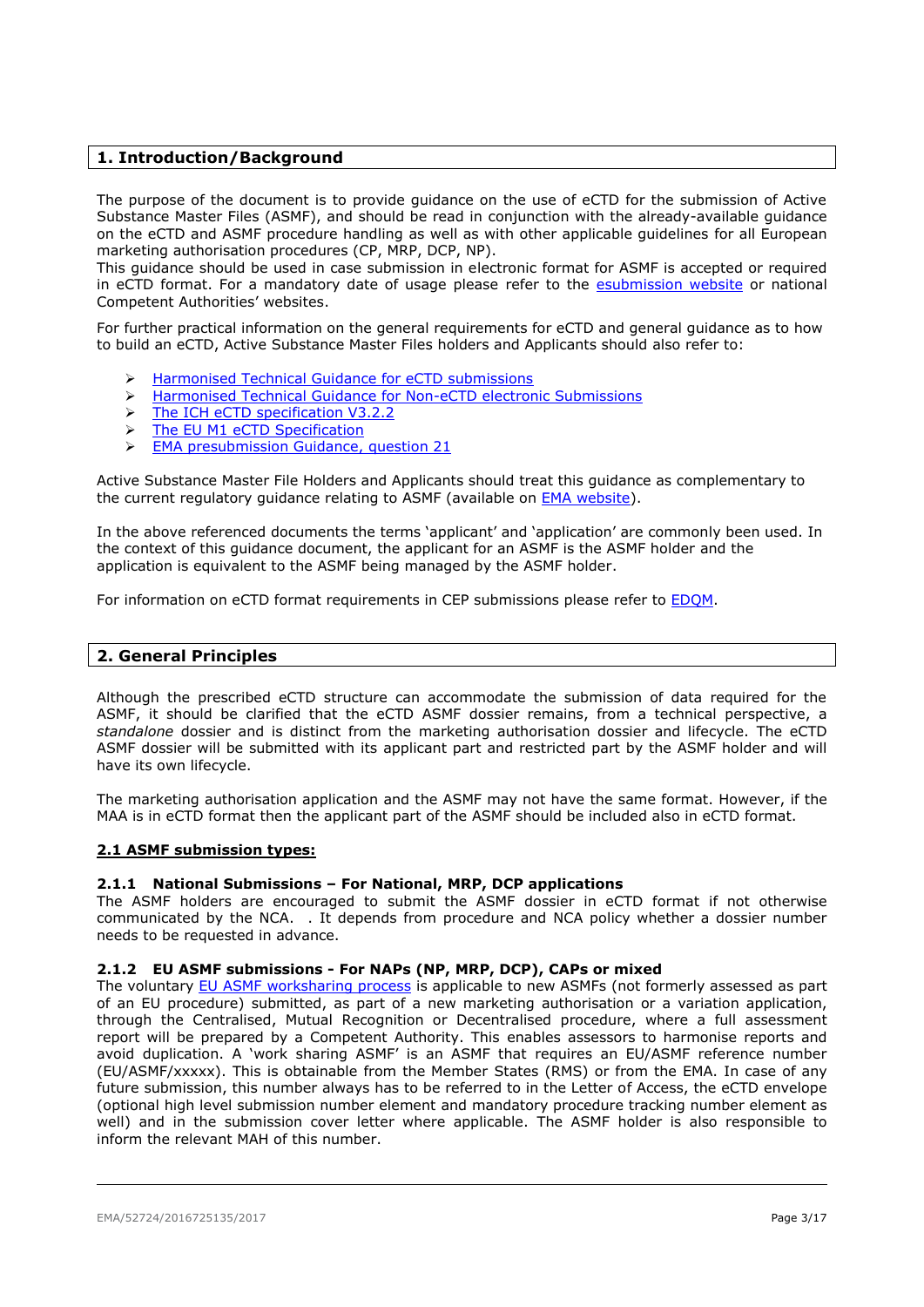## <span id="page-3-0"></span>**2.1.3 EMA ASMF submissions – For CAPs only**

ASMFs submitted to the EMA for CAPs must have an EMEA/ASMF number. This is to simplify the processing and assessment and reduce the burden of multiplication of ASMF submissions of same substances that are contained in multiple centrally authorised products.

ASMF holders are advised not to interchange the use of EU/ASMF/xxxxx and the EMEA/ASMF/1xxxxx numbers as it can lead to non-acceptance and negative validation.

Requirements when submitting an ASMF for a product that has one or more existing pharmaceutical product eCTD life-cycle(s):

- $\geq$  The ASMF holder should select which life-cycle they wish to carry on with. The previously submitted versions most often have different eCTD sequence numbers depending on the date of authorisation of the related CAP. The suggestion is to carry on with the 'highest' sequence number as it would have the most information on the same substance. The EMEA/ASMF/1xxxx number requesting letter should contain this information and list all the CAPs relating to this ASMF.
- Once the ASMF holder is **submitting an update or new version to the ASMF**, they have to do so **with this new** EMEA/ASMF/1xxxx **number**. The ASMF holder will have to prepare a **new sequence** (using the next number in the eCTD lifecycle) in which (in the module 1, cover letter) they declare that the previously submitted ASMF version has not been modified since it was last submitted. The related CAPs have to be listed. At this time the previously submitted other dossiers will become redundant and the dossier will be renamed as per the EMEA/ASMF/1xxxx number, covering all listed CAPs.
- $\triangleright$  If there have been modifications (new version) since the last ASMF submission, the relevant modules within this new eCTD sequence will also have to be updated.

#### <span id="page-3-1"></span>**2.1.4 Submission channels**

The submission channels do not deviate from common requirements.

All ASMF submissions directed to EMA for Centrally Authorised Products have to be uploaded via [eSubmission Gateway](http://esubmission.ema.europa.eu/esubmission.html) and it will be shared through the [Common Repository.](http://esubmission.ema.europa.eu/central_repository.HTML) Please refer to the respective [guidance documents.](http://esubmission.ema.europa.eu/esubmission.html)

ASMF submission submitted to NCAs will in most cases be accepted via [CESP.](https://cespportal.hma.eu/Account/Login?ReturnUrl=%2f) Please refer to detailed national information at the [CESP website.](https://cespportal.hma.eu/Public/Contacts).

## <span id="page-3-2"></span>**3. Structure of the eCTD Dossier for the ASMF**

The CTD structure applies to the ASMF. The granularity and placement of documents should follow the existing guidance's and Q&As from ICH and EU. For an initial ASMF, the relevant modules are M1, M2.3 and M3.2.S, and these modules should be populated as follows:

- M1 includes the Cover Letter with the Letter of Access, Submission Letter and Administrative Details, and Withdrawal of Letter of Access [\(Annex 4 of the ASMF Guideline\)](http://www.ema.europa.eu/docs/en_GB/document_library/Template_or_form/2012/07/WC500129998.doc), where applicable, as one annex, in 1.0, and Information about Expert in 1.4.1. It may include an Application Form in 1.2, depending on national requirements.
- M2 includes Summary information in 2.3.S
- M3 includes relevant quality information in 3.2.S

Not all modules may apply for subsequent submissions and some additional sections may need to be used (e.g. for responses to lists of questions). Please consult EMA Pre-submission guidance [Q&A no. 21](http://www.ema.europa.eu/ema/index.jsp?curl=pages/regulation/q_and_a/q_and_a_detail_000059.jsp&mid=WC0b01ac058002d9aad) for more information on the data to be submitted at the different stages of the procedure or lifecycle of the ASMF. The same principles apply for nationally submitted ASMF eCTD sequences.

When there is any change to the ASMF data, in line with general eCTD principles, only updated documents should be submitted with the respective eCTD operators.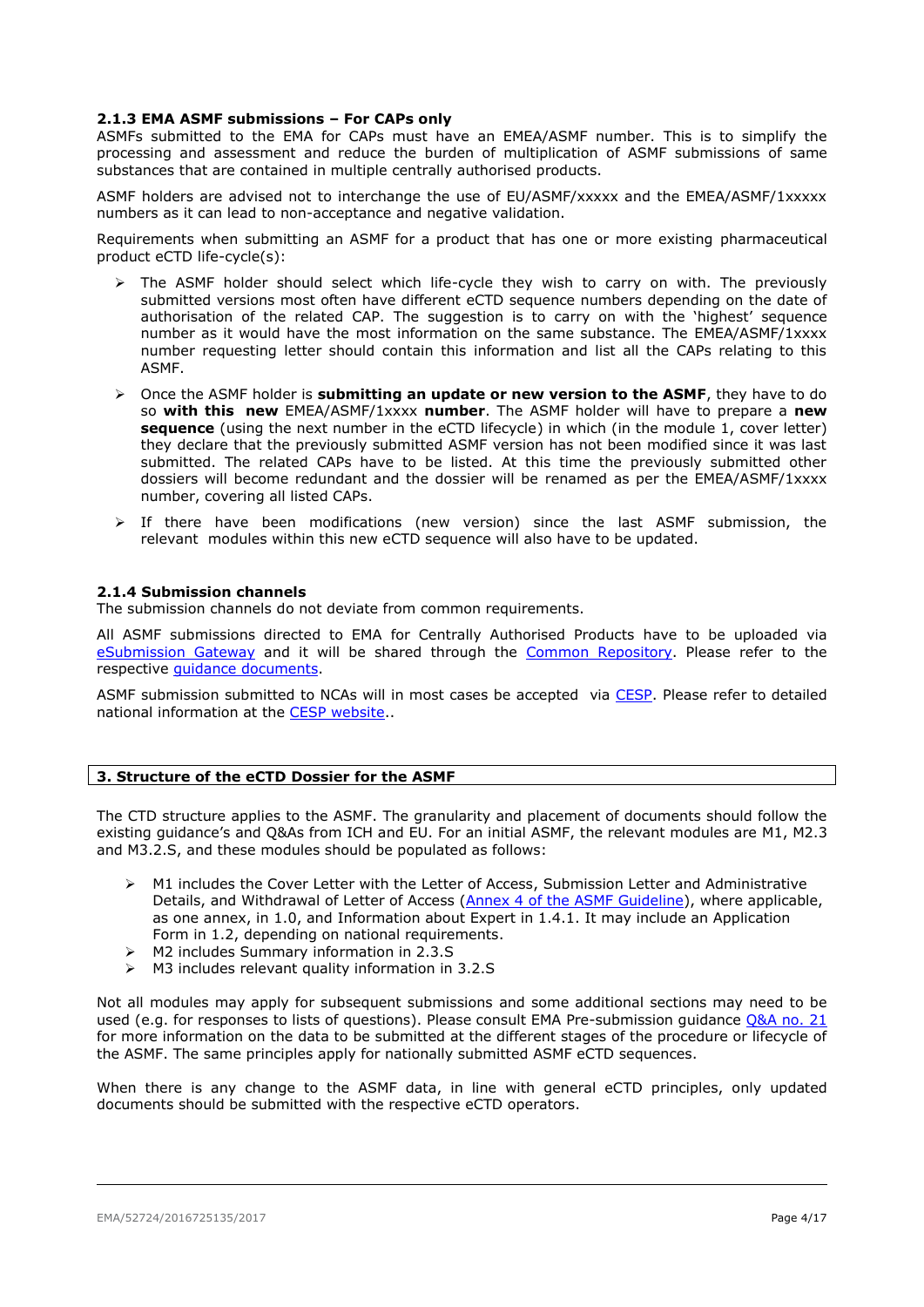## <span id="page-4-0"></span>**3.1 Differentiation between Applicant's Part/Restricted Part**

The overall content of the ASMF should contain detailed scientific information as indicated under the various headings of the relevant Notice to Applicants for Marketing Authorisations for Medicinal Products in the Member States of the European Union (NtA).

ASMFs linked to human medicinal products should be presented in the format of the Common Technical Document (CTD).

ASMFs linked to veterinary medicinal products should normally be presented in accordance with the format given in Annex 1 table 2, however in accordance with Parts 1.C and 2 of Directive 2001/82/EC as amended, all parts of such ASMFs (AP, RP, and their summaries) may be presented in the CTD format in the following circumstances (a correlation table should also be provided for ASMFs for Veterinary applications presented in the CTD format):

- $\triangleright$  Where the active substance has been included in a medicinal product for human use authorised in accordance with the requirements of Annex I to Directive 2001/83/EC as amended;
- $\triangleright$  In the case of any application for an animal species or for indications representing smaller market sectors;
- $\triangleright$  Where the competent authority has publicly announced this possibility.

The scientific information in the ASMF should be physically divided into two separate parts, namely the Applicant's Part (AP) and the Restricted Part (RP). The AP contains the information that the ASMF holder regards as non-confidential to the Applicant/MA holder, whereas the RP contains the information that the ASMF holder regards as confidential, see Annex 1. It is emphasized that the AP is still a confidential document that cannot be submitted by anyone to third parties without the written consent of the ASMF holder. In all cases the AP should contain sufficient information to enable the Applicant/MA holder to take full responsibility for an evaluation of the suitability of the specification for the active substance to control the quality of this active substance for use in the manufacture of a specified medicinal product.

The RP may contain the remaining information, such as detailed information on the individual steps of the manufacturing method (reaction conditions, temperature, validation and evaluation data of critical steps) and the quality control during the manufacture of the active substance. The National Competent Authorities/EMA may not accept that particular information has not been disclosed to the Applicant/MA holder. In such cases, the National Competent Authorities/EMA may ask for an amendment to the AP.

In addition to the AP and RP, the ASMF should contain a table of contents, and separate summaries for both the AP and the RP. In cases where the ASMF is provided in the CTD format, both summaries should be presented as a Quality Overall Summary (QOS). In cases where the veterinary NtA format is used, they should be detailed and critical summaries. Each version of the AP and RP should have unique and independent version control numbers.

The ASMF should be submitted as one eCTD sequence, where sections 2.3.S and 3.2.S branch into two parts, first the Applicant's Part and then the Restricted Part. The eCTD meta-data should be used to distinguish the two parts.

The prefix 'AP or 'RP' should be added to the <substance> meta-data value, and in addition the prefix 'AP' or 'RP' should be added to every leaf title in the respective section.

It is recommended that the suffix 'ap'/'rp' is also applied to the file names.

In some cases in where the ASMF is used to support applications in a number of different procedures or where the API is used in different formulations, the requirements for one MAA may require additional documentation to be included into the ASMF eCTD dossier<sup>1</sup>. These documents can be included within the ASMF eCTD by adding an extension to the file name to identify the procedure or MAA application (see Figure 3 below) and by including some specific information about this as part of the prefix in the leaf title , after the "ap" or "rp".

l

<sup>&</sup>lt;sup>1</sup> In these cases the participation in the  $\overline{ASMF}$  AR WS is strongly recommended.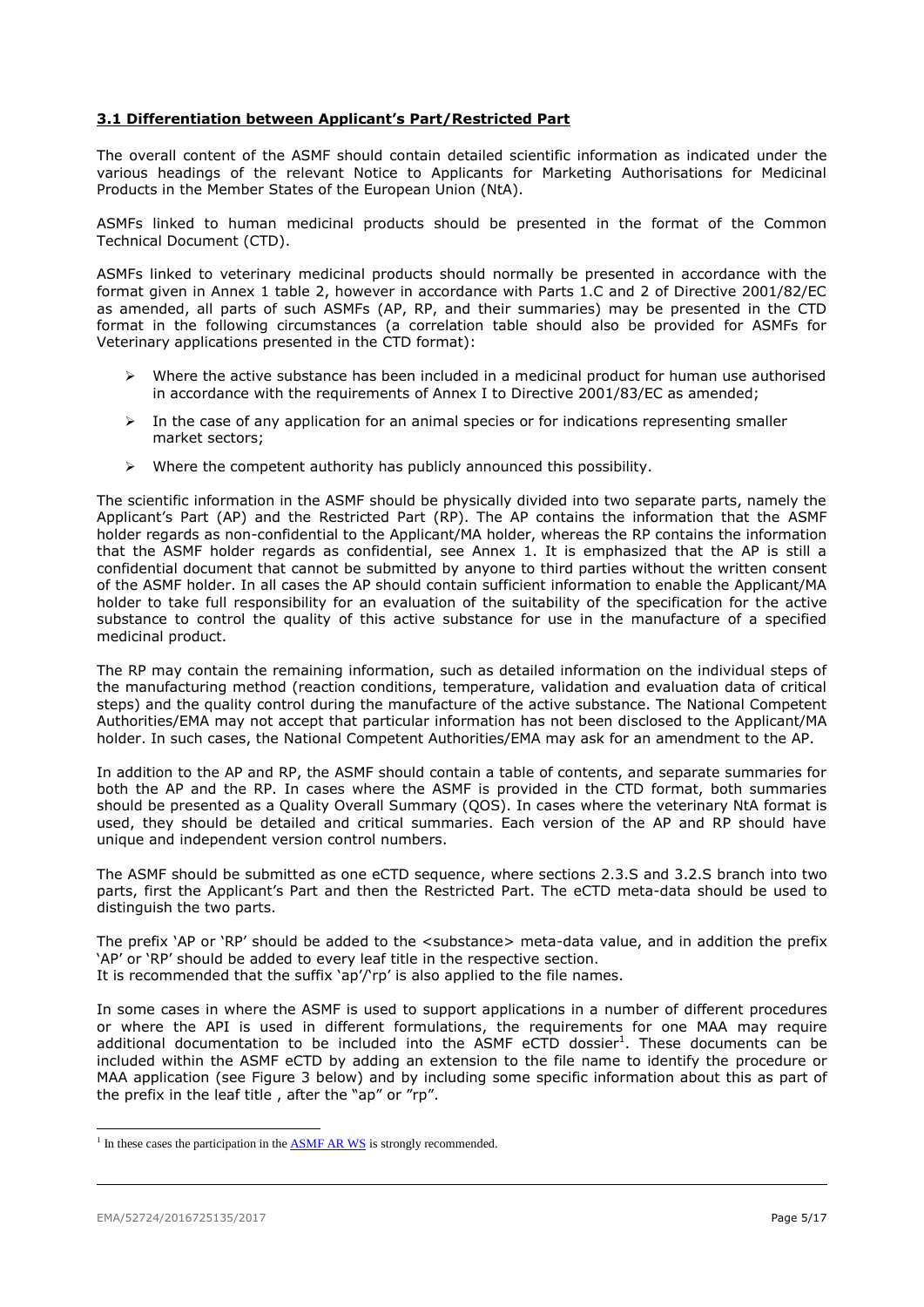

**Figure 1: ASMF AP leaf title sample**



## **Figure 2: ASMF AP file name sample**

Documents that are the same in both the AP and RP sections should be included only once and placed in the AP section of the folder structure. The leaf in the RP section will therefore point to the file in the AP section folder.

## <span id="page-5-0"></span>**3.2 Example eCTD Structure for the ASMF**

The example below shows a possible stylesheet view of an eCTD ASMF submission:

- DTD nodes (e.g. m3-2-body-of-data) appear in **black** as in the official stylesheet. Note that all module 1 section titles are displayed by the m1 stylesheet, whether the section is populated or not; in other modules, the section title is only displayed if the section is populated with file(s).
- Leaves are references to files in the eCTD, and each leaf has a leaf title which is not the same as the underlying PDF file name. Leaves appear in blue (because of the hyperlink to a PDF file). It is the suggested eCTD leaf title that is attributed to the file, *not* the underlying PDF filename, which is displayed in the example. The leaf titles displayed in the examples are intended as a guide only – other leaf titles can be used as appropriate.
- Some leaves illustrated may not be applicable for all ASMF submissions.

Submissions should otherwise be built in line with the eCTD guideline for MAAs as regards structure/placement, envelope elements and metadata.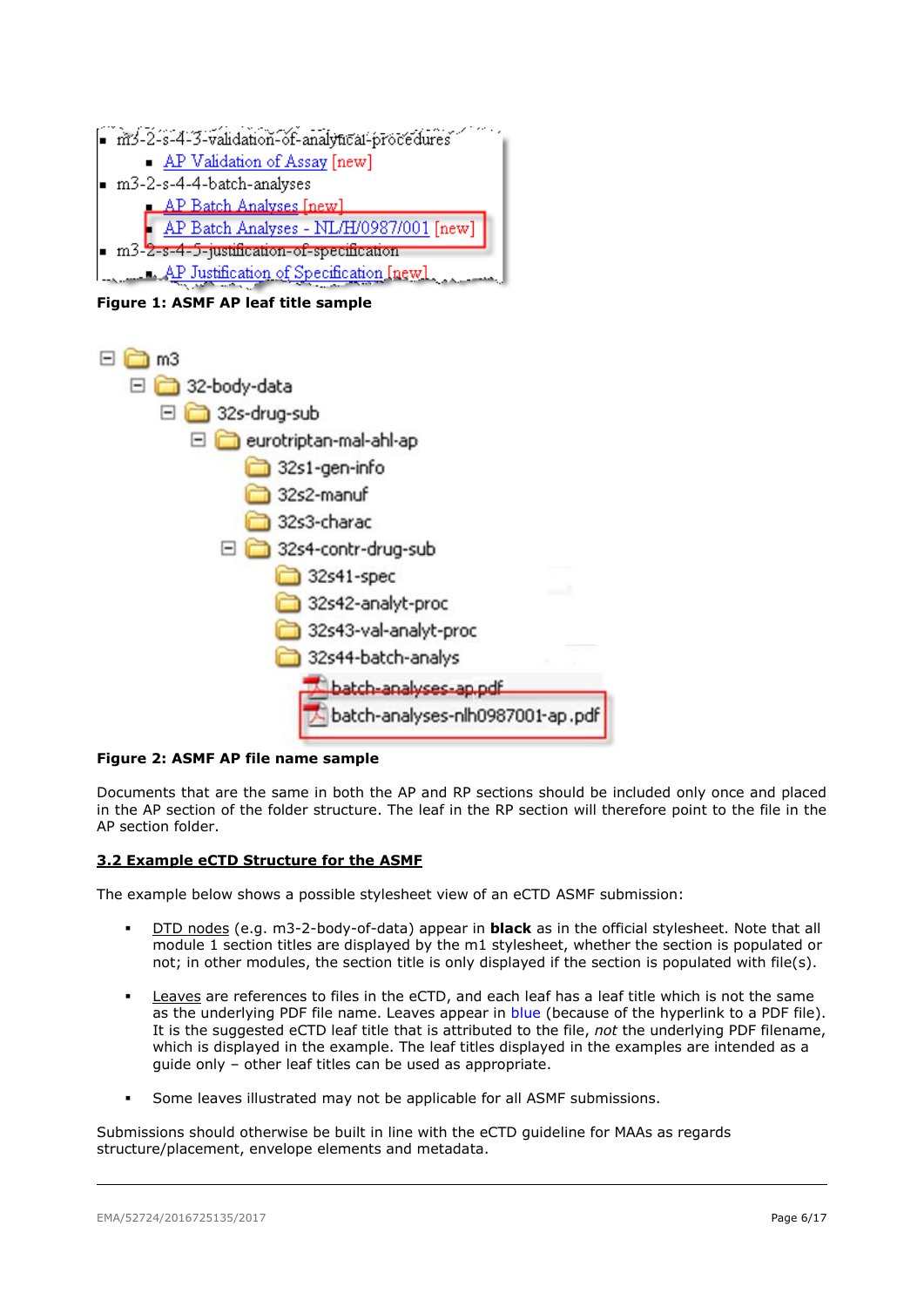## eCTD DTD version 3.2

- m1-administrative-information-and-prescribing-information
	- EU Regional Information [new]
- m2-common-technical-document-summaries
	- m2-3-quality-overall-summary
		- m2-3-s-drug-substance [manufacturer: ASMF Holders Ltd] [substance: AP eurotriptan maleate] - AP Drug Substance [new]
		- m2-3-s-drug-substance [manufacturer: ASMF Holders Ltd] [substance: RP eurotriptan maleate]
			- RP Drug Substance [new]
- $m3$ -quality
	- m3-2-body-of-data
		- m3-2-s-drug-substance [manufacturer: ASMF Holders Ltd] [substance: AP eurotriptan maleate]
			- m3-2-s-1-general-information
				- $m3-2-s-1-1-nomenclature$ 
					- AP Nomenclature [new]
					- $m3-2-s-1-2-structure$ 
						- AP Structure [new]
					- $m3-2-s-1-3$ -general-properties
						- AP General Properties [new]
			- $m3-2-s-2-manufacture$ 
				- $m3-2-s-2-1$ -manufacturer
					- $AP$  Manufacturer(s) [new]
				- m3-2-s-2-2-description-of-manufacturing-process-and-process-controls
					- AP Description of Manufacturing Process and Process Controls Flow Chart of the Synthesis [new]
					- AP Description of Manufacturing Process and Process Controls Brief Description of the Synthesis [new]
				-
			- m3-2-s-3-characterisation
				- m3-2-s-3-1-elucidation-of-structure-and-other-characteristics
					- AP Elucidation of Structure and Other Characteristics [new]
				- $m3-2-s-3-2-impurities$ 
					- AP Impurities [new]
			- m3-2-s-4-control-of-drug-substance
				- m3-2-s-4-1-specification
					- AP Specification [new]
				- m3-2-s-4-2-analytical-procedures
					- AP Assay [new]
				- m3-2-s-4-3-validation-of-analytical-procedures
					- AP Validation of Assay [new]
				- $m3-2-s-4-4-batch-analyses$ 
					- AP Batch Analyses [new]
				- $m3-2-8-4-5-justification-of-specification$ 
					- AP Justification of Specification [new]
			- m3-2-s-5-reference-standards-or-materials
				- AP Reference Standards or Materials [new]
			- m3-2-s-6-container-closure-system
				- AP Container Closure System [new]
			- $m3-2-s-7-stability$ 
				- $m3-2-s-7-1-stability-summary-and-conclusions$ 
					- AP Stability Summary and Conclusions [new]
				- m3-2-s-7-2-post-approval-stability-protocol-and-stability-commitment
				- AP Post-approval Stability Protocol and Stability Commitment [new]
				- $m3-2-s-7-3-stability-data$ 
					- AP Stability Data [new]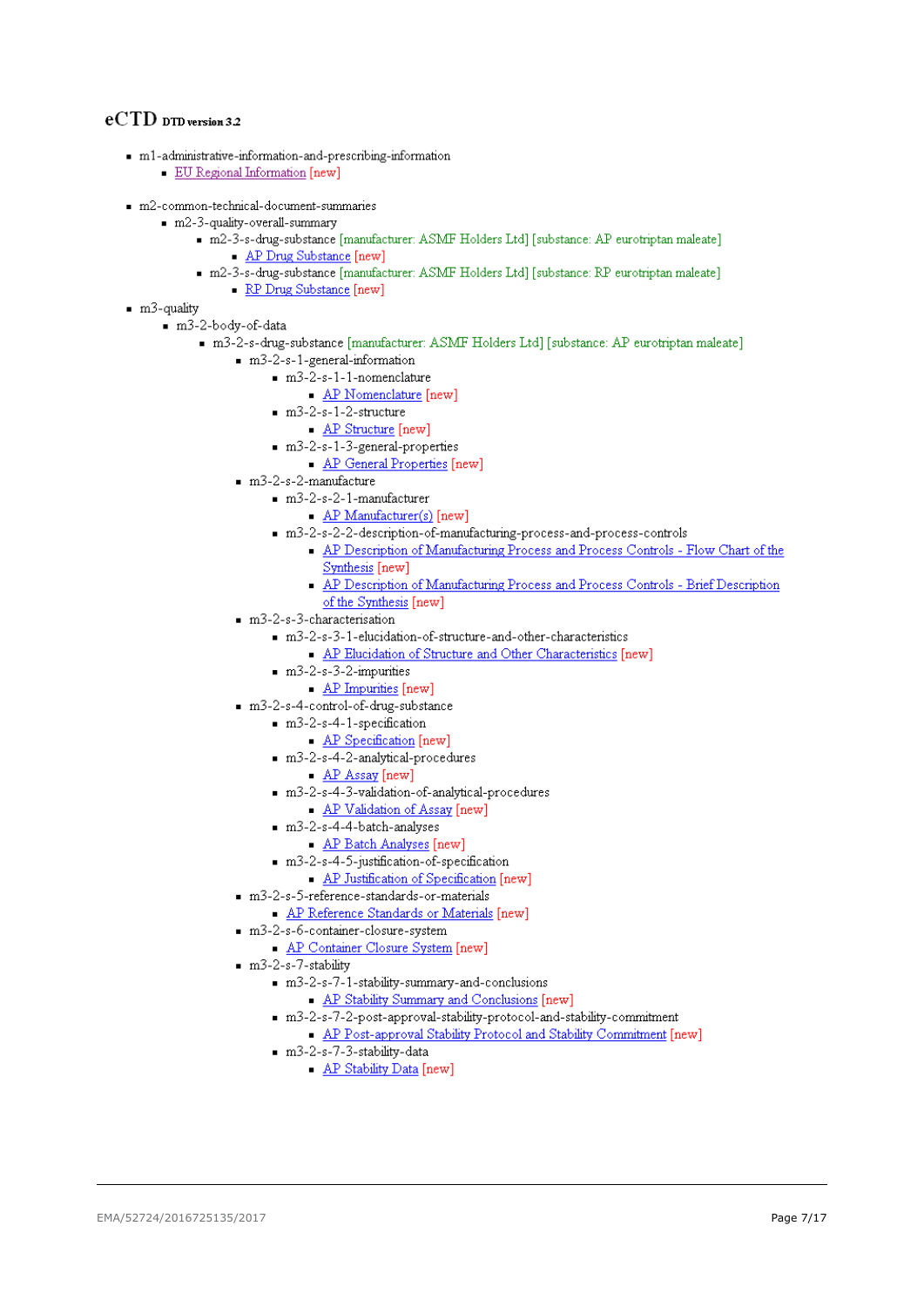- m3-2-s-drug-substance [manufacturer: ASMF Holders Ltd] [substance: RP eurotriptan maleate]  $m3-2-s-2-manufacture$ 
	- m3-2-s-2-2-description-of-manufacturing-process-and-process-controls
		- RP Description of Manufacturing Process and Process Controls [new]
	- $m3-2-s-2-3$ -control-of-materials
		- RP Control of Materials Starting Material Specification [new]
		- RP Control of Materials Starting Material Assay [new]
		- RP Control of Materials Reagent [new]
		- RP Control of Materials Solvent [new]
	- m3-2-s-2-4-controls-of-critical-steps-and-intermediates
	- RP Controls of Critical Steps and Intermediates [new]
	- m3-2-s-2-5-process-validation-and-or-evaluation
		- RP Process Validation and/or Evaluation [new]
	- m3-2-s-2-6-manufacturing-process-development
		- RP Manufacturing Process Development [new]

## **Figure 3: Samples of additional metadata of the leaf**

## <span id="page-7-0"></span>**3.3 Example Envelope Elements and Metadata for ASMF Dossiers**

This section describes how the envelope elements should be used in the eCTD when submitting ASMF dossiers submitted by the ASMF holder.

Generic information on the eCTD envelope and the mandatory/optional elements are provided in the [EU eCTD module 1 specification.](http://esubmission.ema.europa.eu/eumodule1/index.htm)

The information provided in the envelope is very important and it is used to identify, display and group the individual eCTD submission dossiers, and is also automatically extracted by the review tools (software) for dossier display.

Some of the key envelope elements must be populated using a pre-defined pick-list of values. Others allow the inclusion of free-text.

| <b>Element</b>     | <b>Attribute</b> | <b>Notes on Usage</b>                                                                                                                                                                                                                                                                                                     |
|--------------------|------------------|---------------------------------------------------------------------------------------------------------------------------------------------------------------------------------------------------------------------------------------------------------------------------------------------------------------------------|
| eu-envelope        |                  |                                                                                                                                                                                                                                                                                                                           |
| Envelope           |                  |                                                                                                                                                                                                                                                                                                                           |
|                    | country          | For CP EMA, for all other countries the respective value from<br>the pick list should be selected.                                                                                                                                                                                                                        |
| Identifier         |                  | The UUID will be assigned by the ASMF holder. As it is an<br>identifier for the dossier, the same UUID will be used for all<br>sequences of an eCTD ASMF dossier.                                                                                                                                                         |
| submission         |                  |                                                                                                                                                                                                                                                                                                                           |
|                    | type             | All ASMF applications and updates or responses to questions<br>should use the value "asmf" in all cases even this is a<br>baseline (Note: This is an exemption from rule for human<br>medicinal products).                                                                                                                |
|                    | mode             | Not to be used with the ASMF                                                                                                                                                                                                                                                                                              |
| number             |                  | Not required                                                                                                                                                                                                                                                                                                              |
| procedure-tracking | number           | For submissions related to Centralised (EMA) or Worksharing<br>procedures (EU), this section should always contain the<br>EMEA/ASMF/xxxxx or EU/ASMF/xxxxx numbers.<br>See EMA Pre-submission guidance O&A no. 21 and ASMF<br><b>Working Group webpage</b><br>For other procedures, if a specific ASMF number has not yet |
|                    |                  | been allocated by the NCA the term "To be advised" should<br>be used.                                                                                                                                                                                                                                                     |
| submission-unit    |                  | The initial ASMF application should use the value "initial".<br>Follow-up sequences submitted as part of an ASMF                                                                                                                                                                                                          |

## **Table 1: Envelope Meta-Data (based on EU M1v3.0.1)**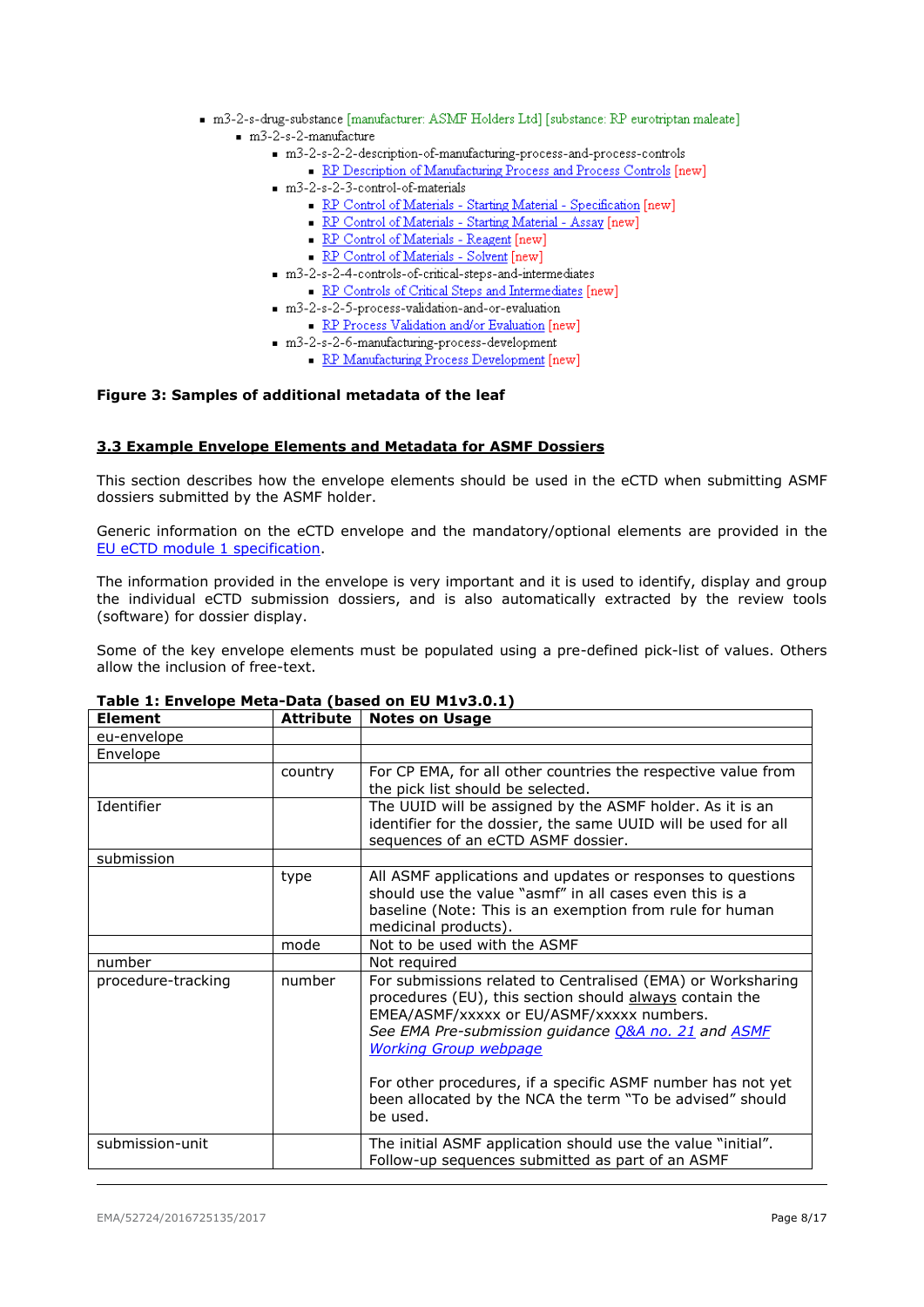|                        |      | procedure should always use the value "response" (e.g.<br>responses to deficiency letters, responses to questions and<br>also for all amendments and/or updates to the ASMF initiated<br>by the ASMF holder).<br>Due to a normally slow lifecycle, this recommendation<br>simplifies the selection without requiring specific rules as well<br>as not confusing the receiving agencies.<br>In case of submitting other information (could include for<br>example missing files), "additional-info" should be used but<br>only if "response" is not suitable. |
|------------------------|------|--------------------------------------------------------------------------------------------------------------------------------------------------------------------------------------------------------------------------------------------------------------------------------------------------------------------------------------------------------------------------------------------------------------------------------------------------------------------------------------------------------------------------------------------------------------|
|                        |      | If a baseline ASMF is being provided for future lifecycle<br>activities then the value "reformat" should be used.                                                                                                                                                                                                                                                                                                                                                                                                                                            |
| applicant              |      | The ASMF Holder name should be used                                                                                                                                                                                                                                                                                                                                                                                                                                                                                                                          |
| agency                 |      |                                                                                                                                                                                                                                                                                                                                                                                                                                                                                                                                                              |
|                        | code | For CP EU-EMA, for all other agencies the respective value<br>from the pick list should be selected.                                                                                                                                                                                                                                                                                                                                                                                                                                                         |
| procedure              |      |                                                                                                                                                                                                                                                                                                                                                                                                                                                                                                                                                              |
|                        | type | For CP use "centralised"<br>For all other instances (MRP, DCP and NP), in case the ASMF<br>is submitted to only one agency, use "national".<br>In case the ASMF is sent out to more than one agency, use<br>"mutual-recognition".                                                                                                                                                                                                                                                                                                                            |
|                        |      | Please note that the use of "mutual-recognition" is<br>independent of the application type of the drug product and<br>will cover decentralised procedures as well. It only indicates<br>if the ASMF has been sent to more than one agency. Using<br>this procedure type makes sure, that a validation error is not<br>detected.                                                                                                                                                                                                                              |
| invented-name          |      | The ASMF holder is recommended to include their own ASMF<br>specific internal code and/or internally used name<br>Please be as precise as possible - for example, include any<br>codes to identify the specific route of synthesis,<br>manufacturing site, quality (particle size, grade, etc.).<br>If no code or name is available use the value "Not available".                                                                                                                                                                                           |
| inn                    |      | Refer to the EU Module 1 specification.                                                                                                                                                                                                                                                                                                                                                                                                                                                                                                                      |
| sequence               |      | Refer to the EU Module 1 specification.                                                                                                                                                                                                                                                                                                                                                                                                                                                                                                                      |
| related-sequence       |      | For ASMF submissions this will always be 0000, both for the<br>initial sequence and for all subsequent submissions. There is<br>only one reference required.                                                                                                                                                                                                                                                                                                                                                                                                 |
| submission-description |      | This element is also used to provide a free text description of<br>the sequence.<br>This element can be used to provide the date and/or version<br>number of the applicant part and the restricted part of the<br>ASMF.                                                                                                                                                                                                                                                                                                                                      |

## <span id="page-8-0"></span>**3.3.1 Sample ASMF eCTD envelope in Centralised Procedure**

The figures below show an example set of envelope information for a Centralised Procedure ASMF both in the source XML and also when viewed using the EU stylesheet in a standard internet browser application. Note: the XML shows that the related sequence has not been used, although the standard stylesheet automatically creates an entry for this information, even when the field remains empty.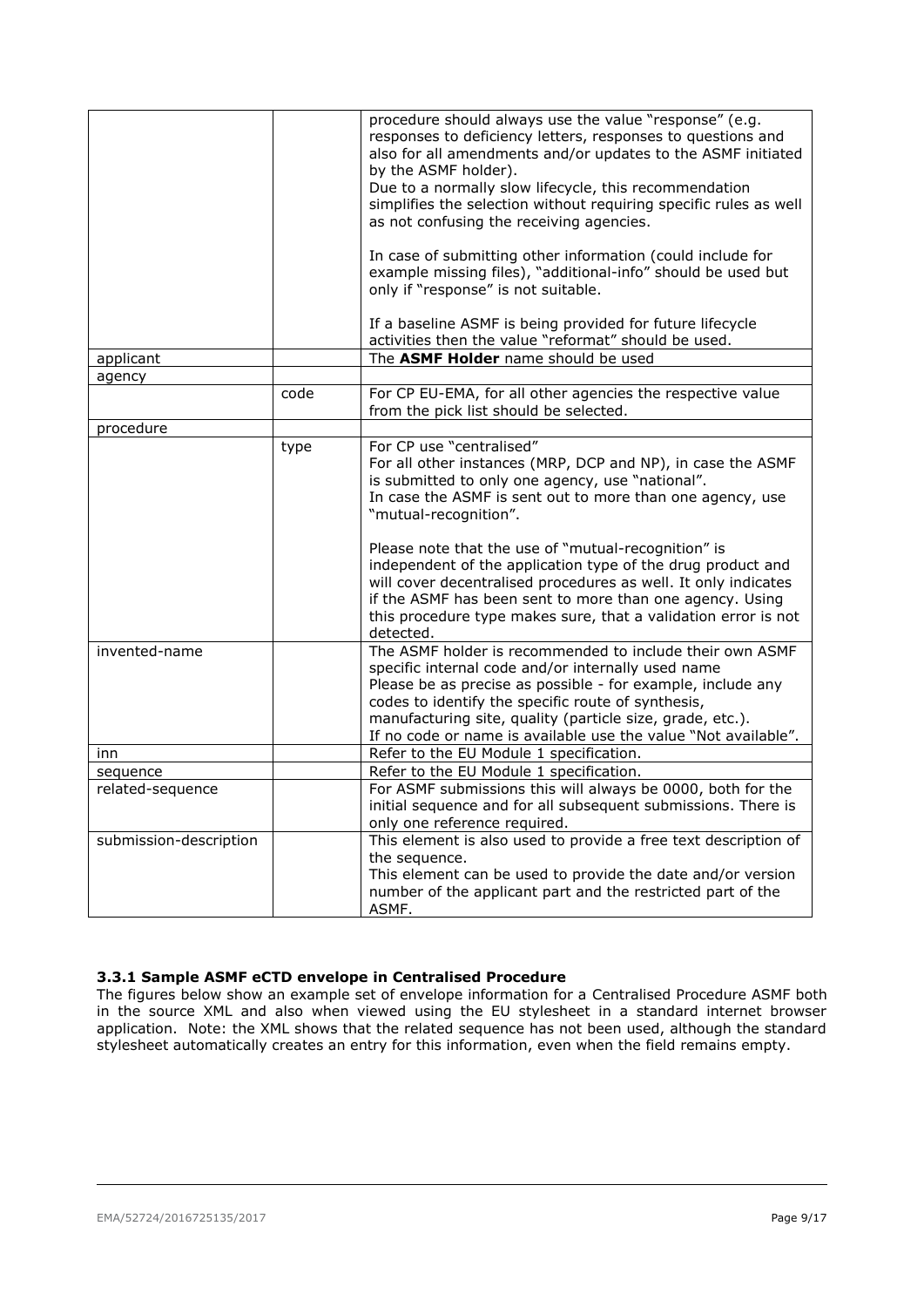```
<eu:eu-backbone xmlns:eu="http://europa.eu.int" xmlns:xlink="http://www.w3c.org/1999/xlink" dtd-version="3.0.1">
   <eu-envelope>
        <envelope country="ema">
           <identifier>d714ca40-1890-11e6-8fb8-0002a5d5c51b</identifier>
            <submission type="asmf" mode="">
                <number></number>
                <procedure-tracking>
                   <number>EMEA/ASMF/xxxxx</number>
               </procedure-tracking>
            </submission>
            <submission-unit type="initial"/>
            <applicant>ASMF Holders Ltd.</applicant>
            <agency code="EU-EMA"/>
            <procedure type="centralised"/>
            <invented-name>Not Available</invented-name>
            <inn>eurotriptan maleate</inn>
            <sequence>0000</sequence>
            <related-sequence>0000</related-sequence>
            <submission-description>ASMF for eurotriptan maleate made 'ASMF Holders Ltd.'</submission-description>
        </envelope>
   </eu-envelope>
```
## **EU Module 1**

DTD version 3.0.1

| <b>Envelope for EMA</b>    |                                                                                                                                                                                                                                                                                                                                                                                                                                                                                                                                                                                                                                                                                                                                                                                                                                                                                                                                                         |
|----------------------------|---------------------------------------------------------------------------------------------------------------------------------------------------------------------------------------------------------------------------------------------------------------------------------------------------------------------------------------------------------------------------------------------------------------------------------------------------------------------------------------------------------------------------------------------------------------------------------------------------------------------------------------------------------------------------------------------------------------------------------------------------------------------------------------------------------------------------------------------------------------------------------------------------------------------------------------------------------|
| Identifier:                | d714ca40-1890-11e6-8fb8-0002a5d5c51b                                                                                                                                                                                                                                                                                                                                                                                                                                                                                                                                                                                                                                                                                                                                                                                                                                                                                                                    |
| Submission:                | Type: Active Substance Master File                                                                                                                                                                                                                                                                                                                                                                                                                                                                                                                                                                                                                                                                                                                                                                                                                                                                                                                      |
| Number(s):                 | $[Proceedure Tracking\_EMEA/ASMF/xxxxx]% \label{thm:1} \centering \includegraphics[width=0.7\columnwidth]{figures/h1} \caption{The number of samples of the data and the number of samples of the data. The number of samples of the data are shown in the left panel. The number of samples of the data are shown in the right panel. The number of samples of the data is shown in the right panel. The number of samples of the data is shown in the right panel. The number of samples of the data is shown in the right panel. The number of samples of the data is shown in the right panel. The number of samples of the data is shown in the right panel. The number of samples of the data is shown in the right panel. The number of samples of the data is shown in the right panel. The number of samples of the data is shown in the right panel. The number of samples of the data is shown in the right panel. The number of samples of$ |
| Submission Unit:           | Type: Initial submission to start any regulatory activity                                                                                                                                                                                                                                                                                                                                                                                                                                                                                                                                                                                                                                                                                                                                                                                                                                                                                               |
| Applicant:                 | <b>ASMF</b> Holders Ltd.                                                                                                                                                                                                                                                                                                                                                                                                                                                                                                                                                                                                                                                                                                                                                                                                                                                                                                                                |
| Agency:                    | EMA - European Medicines Agency (EU-EMA)                                                                                                                                                                                                                                                                                                                                                                                                                                                                                                                                                                                                                                                                                                                                                                                                                                                                                                                |
| Procedure:                 | Centralised                                                                                                                                                                                                                                                                                                                                                                                                                                                                                                                                                                                                                                                                                                                                                                                                                                                                                                                                             |
| Invented Name:             | Not Available                                                                                                                                                                                                                                                                                                                                                                                                                                                                                                                                                                                                                                                                                                                                                                                                                                                                                                                                           |
| INN:                       | eurotriptan maleate                                                                                                                                                                                                                                                                                                                                                                                                                                                                                                                                                                                                                                                                                                                                                                                                                                                                                                                                     |
| Sequence:                  | 0000                                                                                                                                                                                                                                                                                                                                                                                                                                                                                                                                                                                                                                                                                                                                                                                                                                                                                                                                                    |
| <b>Related Sequence:</b>   | 0000                                                                                                                                                                                                                                                                                                                                                                                                                                                                                                                                                                                                                                                                                                                                                                                                                                                                                                                                                    |
| Submission<br>Description: | ASMF for eurotriptan maleate made 'ASMF Holders Ltd.'                                                                                                                                                                                                                                                                                                                                                                                                                                                                                                                                                                                                                                                                                                                                                                                                                                                                                                   |

## **Figure 4: Samples of the XML part and display of the envelope for centralised procedures**

## <span id="page-9-0"></span>**3.3.2 Sample ASMF eCTD envelope in National Procedures**

The figures below show an example for an ASMF used on a national basis in three countries (Austria, France and Sweden). The figures illustrate the view of the envelope elements in the XML backbone (eu-regional.xml) and the same information when viewed using the standard EU Module 1 stylesheet.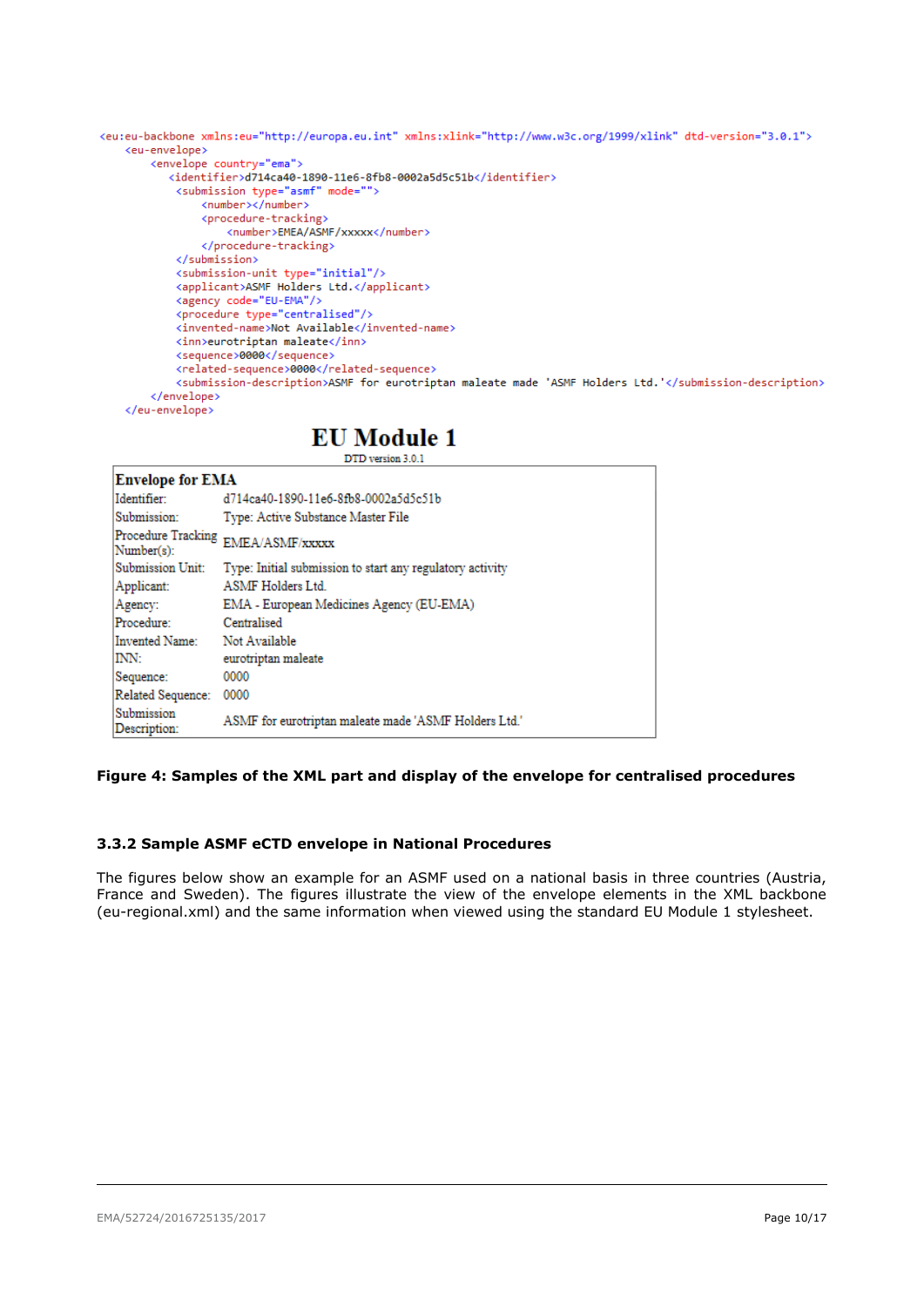```
<eu:eu-backbone xmlns:eu="http://europa.eu.int" xmlns:xlink="http://www.w3c.org/1999/xlink" dtd-version="3.0.1">
    ceuvenvelones
        <envelope country="at">
            <identifier>25635f23-a3a4-c4e0-b994-99c5f074960f596</identifier>
            <submission type="asmf" mode="">
                <number></number>
                <procedure-tracking>
                    <number>EU/ASMF/xxxxx</number>
                </procedure-tracking>
            \epsilon/submissions
            <submission-unit type="initial"/>
            <applicant>ASMF Holders Company Ltd.</applicant>
            <agency code="AT-BASG"/>
            <procedure type="mutual-recognition"/>
            <invented-name></invented-name>
            <inn>eurotriptan_maleate</inn>
            <sequence>0000</sequence>
            <related-sequence>0000</related-sequence>
            <submission-description>ASMF for Eurotriptan Maleate made by ASMF Holders Company Ltd. for submission
in Austria</submission-description>
        </envelope>
    </eu-envelope>
    keu-envelope>
        <envelope country="fr">
            <identifier>25635f23-a3a4-c4e0-b994-99c5f074960f596</identifier>
            <submission type="asmf" mode="">
                <number>To be advised</number>
                <procedure-tracking>
                    <number>EU/ASMF/xxxxx</number>
                </procedure-tracking>
            </submission>
            <submission-unit_tyne="initial"/>
            <applicant>ASMF Holders Company Ltd.</applicant>
            <agency code="FR-AMSN"/>
            <procedure type="mutual-recognition"/>
            <invented-name></invented-name>
            <inn>eurotriptan maleate</inn>
            <sequence>0000</sequence>
            <related-sequence>0000</related-sequence>
            <submission-description>ASMF for Eurotriptan Maleate made by ASMF Holders Company Ltd. for submission
in France</submission-description>
        </envelope>
    </eu-envelope>
    <eu-envelope>
        <envelope country="se">
            <identifier>25635f23-a3a4-c4e0-b994-99c5f074960f596</identifier>
            <submission type="asmf" mode="
                <number></number>
                <procedure-tracking>
                    <number>EU/ASMF/xxxxx</number>
                </procedure-tracking>
            </submission>
            <submission-unit type="initial"/>
            <applicant>ASMF Holders Company Ltd.</applicant>
            <agency code="SE-MPA"/>
            <procedure type="mutual-recognition"/>
            <invented-name></invented-name>
            <inn>eurotriptan maleate</inn>
            <sequence>0000</sequence>
            <related-sequence>0000</related-sequence>
            <submission-description>ASMF for Eurotriptan Maleate made by ASMF Holders Company Ltd. for submission
in Sweden</submission-description>
        </envelope>
    </eu-envelope>
```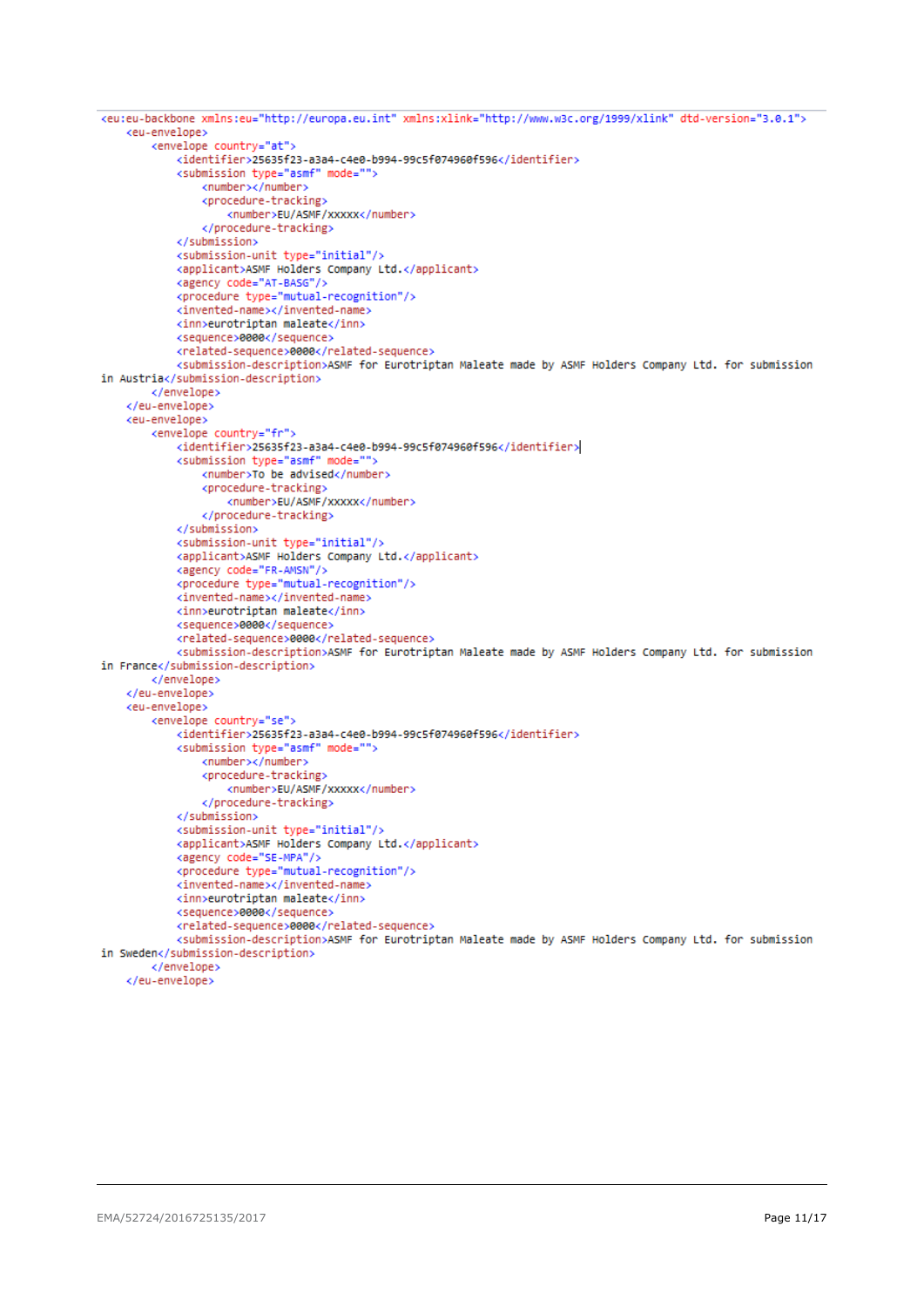# **EU** Module 1

DTD version 3.0.1

| <b>Envelope for AT</b>                  |                                                                                                                                |  |
|-----------------------------------------|--------------------------------------------------------------------------------------------------------------------------------|--|
| Identifier:                             | 25635f23-a3a4-c4e0-b994-99c5f074960f596                                                                                        |  |
| Submission:                             | Type: Active Substance Master File                                                                                             |  |
| <b>Procedure Tracking</b><br>Number(s): | EU/ASMF/xxxxx                                                                                                                  |  |
| Submission Unit:                        | Type: Initial submission to start any regulatory activity                                                                      |  |
| Applicant:                              | ASMF Holders Company Ltd.                                                                                                      |  |
| Agency:                                 | Austria - BASG- Austrian Federal Office for Safety in Health Care / Austrian Medicines and<br>Medical Devices Agency (AT-BASG) |  |
| Procedure:                              | Mutual Recognition Procedure (MRP)                                                                                             |  |
| Invented Name:                          |                                                                                                                                |  |
| INN:                                    | eurotriptan maleate                                                                                                            |  |
| Sequence:                               | 0000                                                                                                                           |  |
| Related Sequence:                       | 0000                                                                                                                           |  |
| Submission<br>Description:              | ASMF for Eurotriptan Maleate made by ASMF Holders Company Ltd. for submission in Austria                                       |  |
| <b>Envelope for FR</b>                  |                                                                                                                                |  |
| Identifier:                             | 25635f23-a3a4-c4e0-b994-99c5f074960f596                                                                                        |  |
| Submission:                             | Type: Active Substance Master File                                                                                             |  |
|                                         | Number: To be advised                                                                                                          |  |
| <b>Procedure Tracking</b><br>Number(s): | EU/ASMF/xxxxx                                                                                                                  |  |
| Submission Unit:                        | Type: Initial submission to start any regulatory activity                                                                      |  |
| Applicant:                              | ASMF Holders Company Ltd.                                                                                                      |  |
| Agency:                                 | (FR-AMSN)                                                                                                                      |  |
| Procedure:                              | Mutual Recognition Procedure (MRP)                                                                                             |  |
| <b>Invented Name:</b>                   |                                                                                                                                |  |
| INN:                                    | eurotriptan maleate                                                                                                            |  |
| Sequence:                               | 0000                                                                                                                           |  |
| Related Sequence:                       | 0000                                                                                                                           |  |
| Submission                              |                                                                                                                                |  |
| Description:                            | ASMF for Eurotriptan Maleate made by ASMF Holders Company Ltd. for submission in France                                        |  |
| <b>Envelope for SE</b>                  |                                                                                                                                |  |
| Identifier:                             | 25635f23-a3a4-c4e0-b994-99c5f074960f596                                                                                        |  |
| Submission:                             | Type: Active Substance Master File                                                                                             |  |
| Procedure Tracking<br>Number(s):        | EU/ASMF/xxxxx                                                                                                                  |  |
| <b>Submission Unit:</b>                 | Type: Initial submission to start any regulatory activity                                                                      |  |
| Applicant:                              | ASMF Holders Company Ltd.                                                                                                      |  |
| Agency:                                 | Sweden - Medical Products Agency (SE-MPA)                                                                                      |  |
| Procedure:                              | Mutual Recognition Procedure (MRP)                                                                                             |  |
| Invented Name:                          |                                                                                                                                |  |
| INN:                                    | eurotriptan maleate                                                                                                            |  |
| Sequence:                               | 0000                                                                                                                           |  |
| Related Sequence:                       | 0000                                                                                                                           |  |
| Submission<br>Description:              | ASMF for Eurotriptan Maleate made by ASMF Holders Company Ltd. for submission in Sweden                                        |  |

**Figure 5: Samples of the XML part and display of the envelope for other procedures**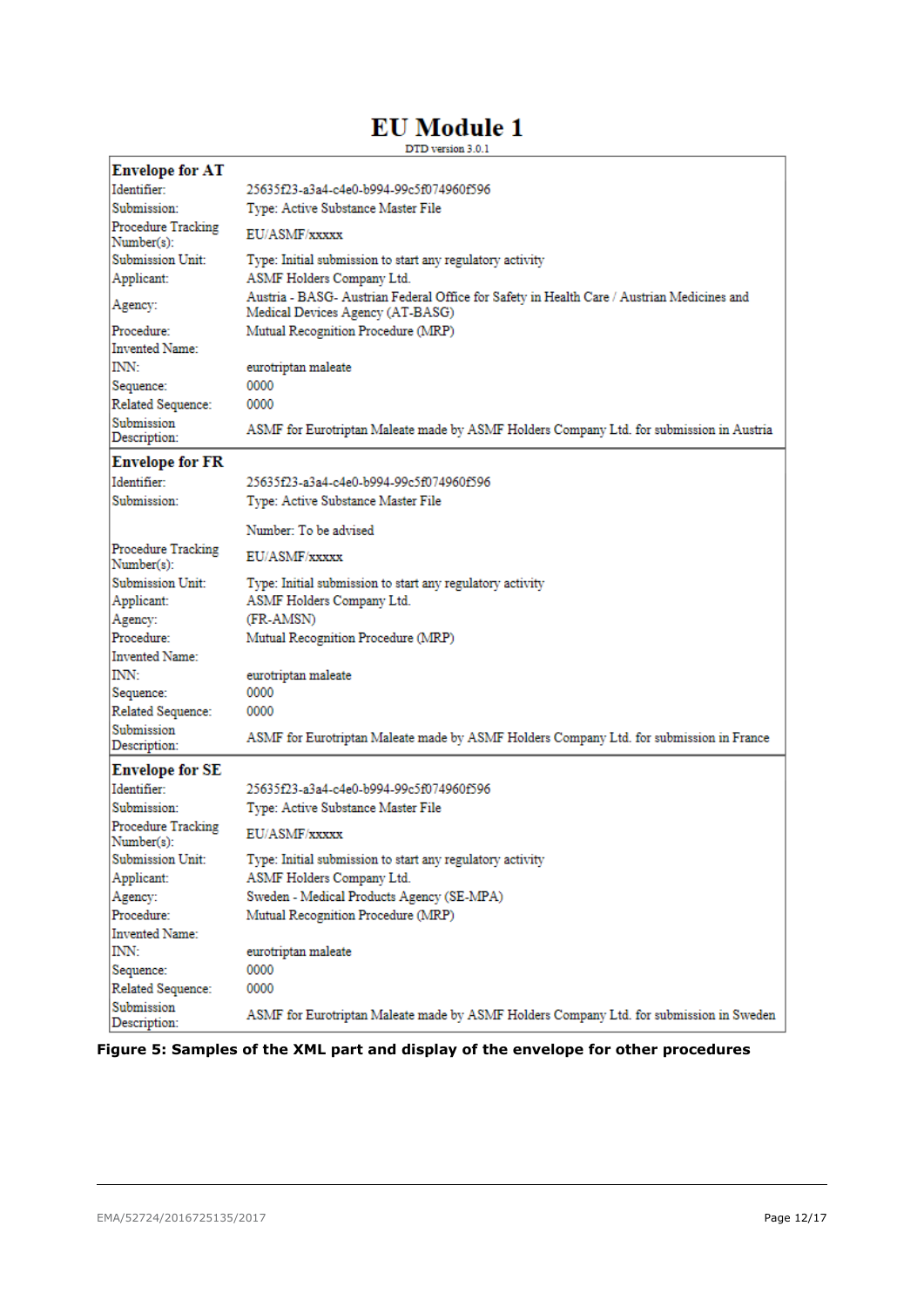#### <span id="page-12-0"></span>**4. Lifecycle and Sequencing**

The ASMF is a standalone dossier, separate from the marketing authorisation applications that are affected by it. The lifecycle of the ASMF should therefore be managed independently. When a variation application impacts the details related to the ASMF both Module 3 of the MA and the ASMF have to be updated to reflect the changes being requested. Whilst the MAH has to apply for a variation the ASMF Holder should submit the updated ASMF as "additional-info".

Leaf lifecycle management should be conducted in the same way as for MAAs, using the appropriate operation attribute values.

An already-submitted ASMF might be referred to by another MAA. In this case, the ASMF Holder should only update Module 1 in the eCTD sequence and submit it to the relevant Authorities, always quoting the assigned ASMF numbers (EU or EMEA or National). The new MAA holder also has to ensure that they refer to this number.

The Letter of Access should only be submitted once for a given MA applicant or holder.

## <span id="page-12-1"></span>**4.1 eCTD Baseline Submission**

When changing the format of an existing ASMF dossier from paper, NeeS of other PDF format, a so called baseline submission is recommended.

The baseline eCTD submission should be sequence  $0000^2$ , regardless of the current submission tracking, as this marks the beginning of the tracking of the lifecycle in the eCTD. The Cover Letter should clearly indicate that the baseline submission does not form part of a procedure as such and is not for review, but is merely provided as an eCTD 'baseline' and an aid to lifecycle management. The envelope element <submission type> chosen for this reformatted submission should be 'asmf' and the submission unit type needs to be 'reformat'. The <submission description> envelope element should be used to clearly indicate the baseline nature of the submission.

In the case of submission of a baseline sequence, a signed declaration from the ASMF Holder must be provided as an annex to the Cover Letter, stating that the content/data of the submitted modules in eCTD format is identical to the currently approved ASMF, and that there have been no changes to the dossier content as a result of the provision of an eCTD submission. However, the eCTD formatted dossier should be identifiable by a new version number. (Similar principles apply as when changing from the 'old' EU-format (NTA, Volume 2B, 1998) into the new EU-CTD-format (NTA, Volume 2B, 2001).

## <span id="page-12-2"></span>**4.1.1 Centralised Procedure**

When converting from NeeS to eCTD, the EMA requires a sequence 0000 baseline conversion at the time of the update of the ASMF dossier. This should be submitted with the correct EMEA/ASMF/xxxxx [number](http://www.ema.europa.eu/docs/en_GB/document_library/Template_or_form/2013/08/WC500147835.doc) or [EU/ASMF/xxxxx](http://www.hma.eu/306.html) number. The ASMF holder has to apply for a procedure number in advance in any case.

The reformatted ASMF eCTD baseline submission will not be assessed if it is a stand-alone submission. It will merely be loaded into eCTD review tools to serve as a baseline as the name suggests, to facilitate future eCTD lifecycle management of the ASMF. A declaration in the cover letter should state that no changes have been introduced to the content of the previously accepted dossier.

If an ASMF holder has more than one eCTD life-cycle filed for the same substance, they will need to obtain an EMEA/ASMF/xxxxx number. They will also need to decide which existing life-cycle they wish to carry on with. After this the ASMF has to be submitted only once (and will relate to all the multiple CAPs that are listed in the M1 Cover letter.

l

 $<sup>2</sup>$  In exceptional circumstances the sequence number may not be 0000, the ASMF holder will need to liaise with the NCAs in such cases.</sup>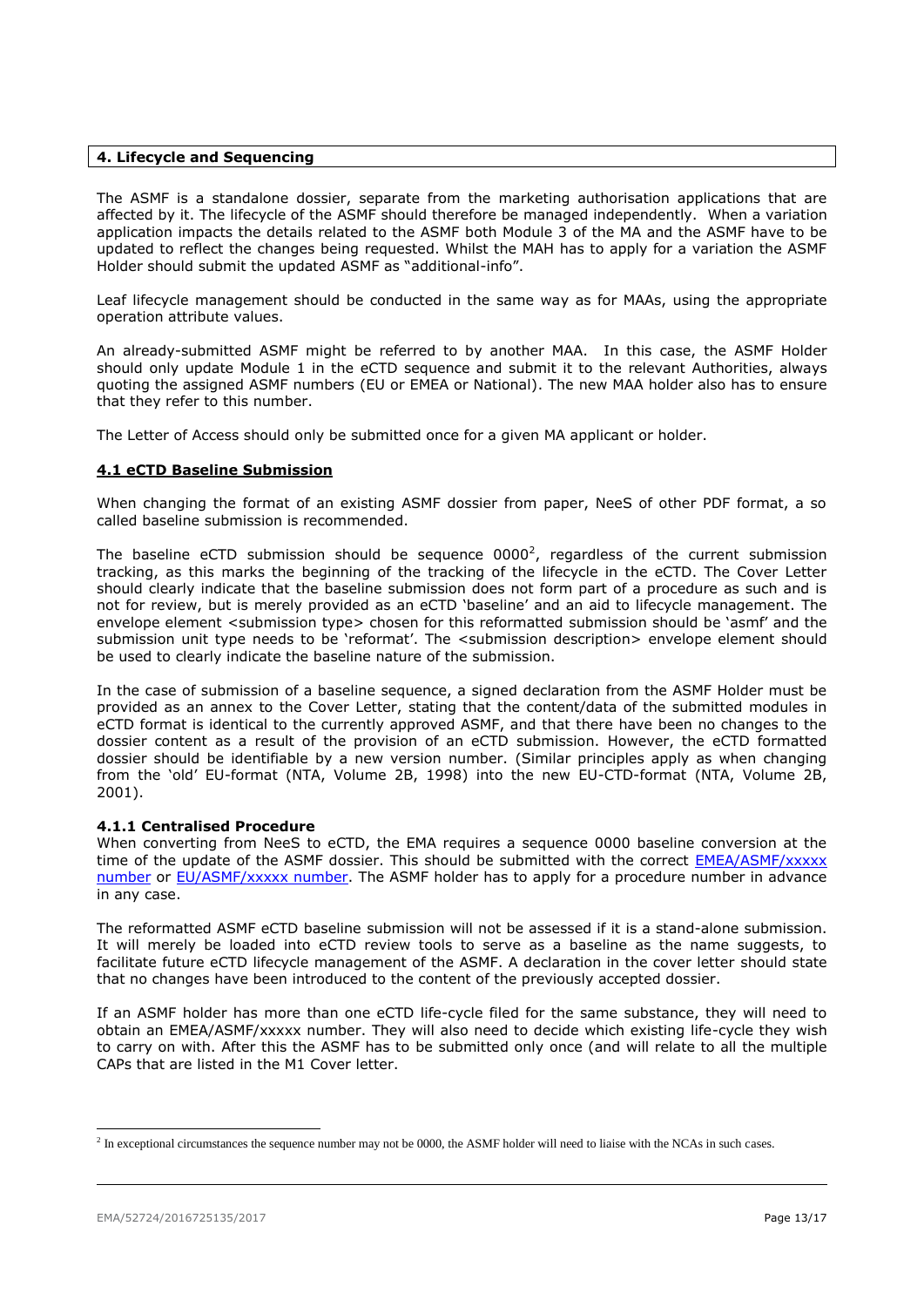## <span id="page-13-0"></span>**4.1.2 National Procedures**

Although there is no obligation to do so, it is highly recommended that ASMF Holders converting the ASMF dossier to the eCTD format first submit a 'baseline' eCTD dossier to all MS as well as to the MAH, when applicable.

The eCTD baseline submission would in these cases be the first officially submitted dossier in eCTD format for applications previously managed in paper or other electronic formats. The intent of the baseline submission is that it should contain the current ASMF certified data on which future lifecycle management changes can be made.

#### <span id="page-13-1"></span>**4.2 Lifecycle Management of the ASMF**

#### <span id="page-13-2"></span>**4.2.1 Centralised Procedure**

An ASMF used in a Centralised Procedure only should be produced following the general eCTD [practical](http://www.ema.europa.eu/docs/en_GB/document_library/Regulatory_and_procedural_guideline/2009/10/WC500004095.pdf)  [guidance](http://www.ema.europa.eu/docs/en_GB/document_library/Regulatory_and_procedural_guideline/2009/10/WC500004095.pdf) published by the EMA.

The lifecycle should be managed as a single submission to the EMA, no other countries should be included in the envelope or country specific information. The tracking of sequences and the management of the relationships between submitted documents should follow the standard eCTD rules described in the ICH eCTD specification.

Where the ASMF is used for several products, the cover letter submitted to the EMA should list all of these products. A separate eCTD lifecycle is required for ASMFs used in the centralised procedure.

#### <span id="page-13-3"></span>**4.2.2 ASMFs used in Multiple Procedures**

When ASMFs are submitted to multiple NCAs (but not EMA), ASMF holders may benefit from managing a consolidated lifecycle for the ASMF eCTD and sharing this lifecycle with the individual agencies. However, individual eCTDs for each agency may also be appropriate depending on the complexity of the life cycle. The ASMF holder should chose the most appropriate approach.

Reference is made to the CMD(h) Best Practice Guide for eCTD in MRP/DCP [\(http://www.hma.eu/277.html\)](http://www.hma.eu/277.html) for the principles of lifecycle management and to the diagrams illustrating the way in which the sequences are managed. The practices described in the CMDh BPG for MAA dossiers can also be applied to the management of the ASMF lifecycle across the agencies where the ASMF has been submitted.

When submitting the ASMF to countries that have not previously received the ASMF, the ASMF holder should follow the principles of the guidance about the Repeat Use Procedure in the CMDh BPG. Once confirmed with the agency the ASMF holder should submit identical copies of all previously submitted ASMF eCTD sequences to the new agency. They can then use the eCTD tools at their disposal to build a "current view" of the ASMF from the sequences previously submitted to other countries. This will serve as the basis for the initial approval in the new country and the future lifecycle management of the ASMF.

According to the eCTD specification, the Module 1 eCTD XML file (eu-regional.xml) contains an envelope element for every country/NCA that is going to receive that particular sequence. If a particular eCTD sequence has no content relevant for a particular country, the eCTD should not contain an envelope element for that country nor should they be sent a copy of that sequence. Note, when maintaining an eCTD lifecycle for multiple countries for an ASMF, the 'Procedure Type' entry in the envelope must be set to "mutual-recognition", because using 'national' would mean that only one country specific envelope would be allowed.

A key component of the dossier lifecycle management is the inclusion of a Tracking Table as a "common" country document in Module 1.0. This identifies the individual sequences and which countries received them. This allows the recipient to identify why they might have gaps in their individual sequence numbers, as they can quickly see which country received which sequence.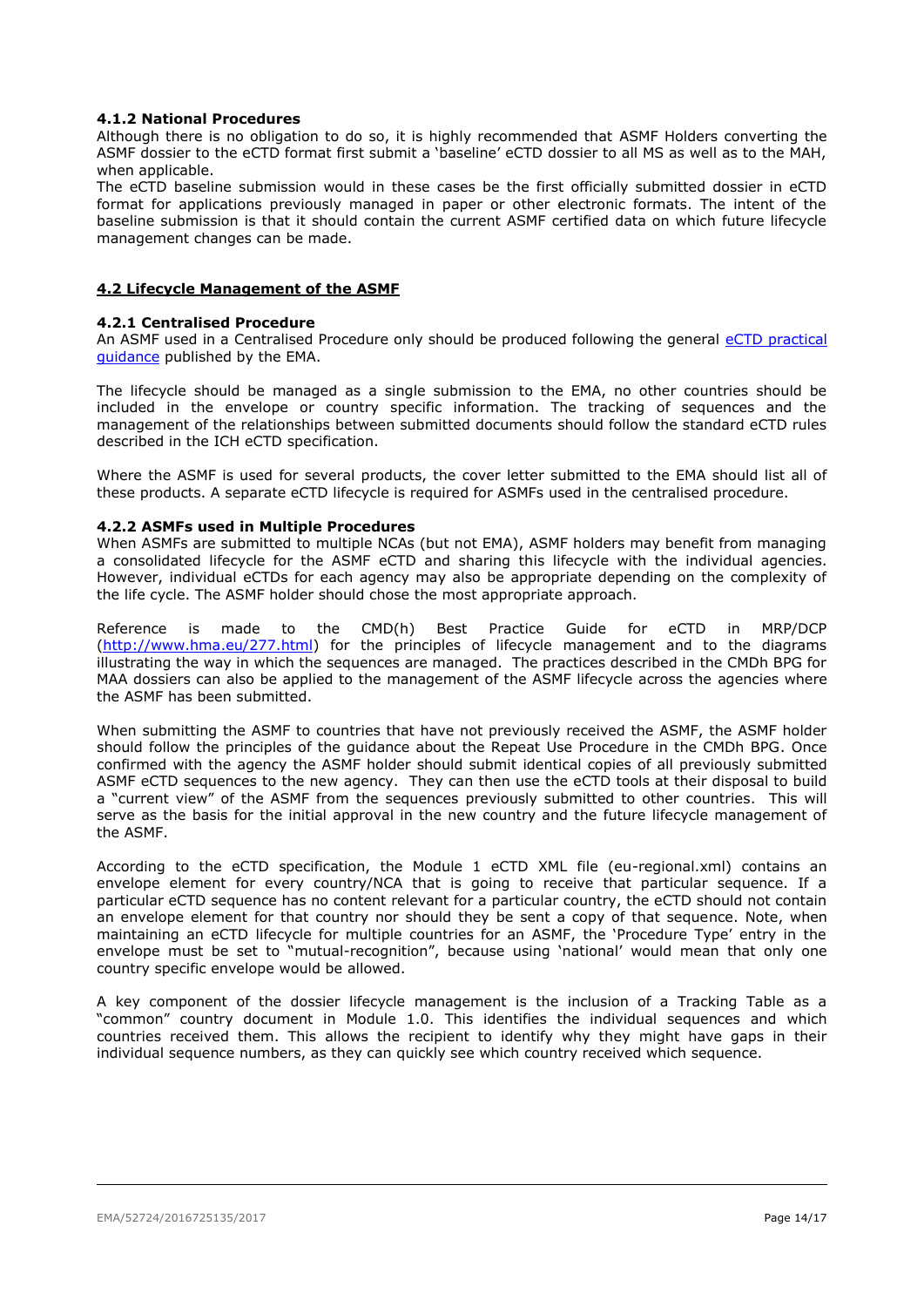## <span id="page-14-0"></span>**5. How should the ASMF Holder provide information to the MAH?**

ASMF holders should inform the MAH of the assigned EU or EMEA numbers which has to be referred to in all applications. All other submission requirements should be communicated directly between the MAH and ASMF holder.

#### <span id="page-14-1"></span>**6. Including the Applicant's Part of the ASMF in a MA Dossier**

The specification used by the Applicant/MA holder to control the correct quality of the active substance should be laid down unambiguously in the MA dossier clearly distinguished by the appropriate eCTD metadata values, leaf titles and file names (CTD format section 3.2.S.4.1 and 3.2.S.4.2 or old human/veterinary NtA format part 2.C.1). The Applicant/MA holder should include a copy of the AP in the MA dossier (CTD format section 3.2.S or veterinary NtA format part 2.C.1). The version of the AP in the MA dossier should be the most recent and it should be identical to the AP as supplied by the ASMF holder to the National Competent Authority/EMA as part of the ASMF. The Applicant/MA holder should include all relevant details from the AP in the QOS/detailed and critical summary of the MA dossier. Issues of the ASMF that are specifically relevant to the product under consideration should be highlighted in the QOS/detailed and critical summary of the MA dossier.

When the MAH incorporates the Applicant's Part of the ASMF into the MAA, there is no need to rename the leaf titles and files that were in the original ASMF.

For further procedural and regulatory details please refer to the [Guideline on Active Substance Master](http://www.ema.europa.eu/docs/en_GB/document_library/Scientific_guideline/2012/07/WC500129994.pdf)  [File](http://www.ema.europa.eu/docs/en_GB/document_library/Scientific_guideline/2012/07/WC500129994.pdf) and the [EMAs Presubmission guidance.](http://www.ema.europa.eu/ema/index.jsp?curl=pages/regulation/q_and_a/q_and_a_detail_000167.jsp&mid=WC0b01ac0580b18196)

The figure below is an example of an MAA that refers to two different ASMF holders (ASMF Holders Ltd and API Manufacturers NV) as well as content from the applicant (MAA Applicant SA). These have been identified in the metadata and the naming of the folders.

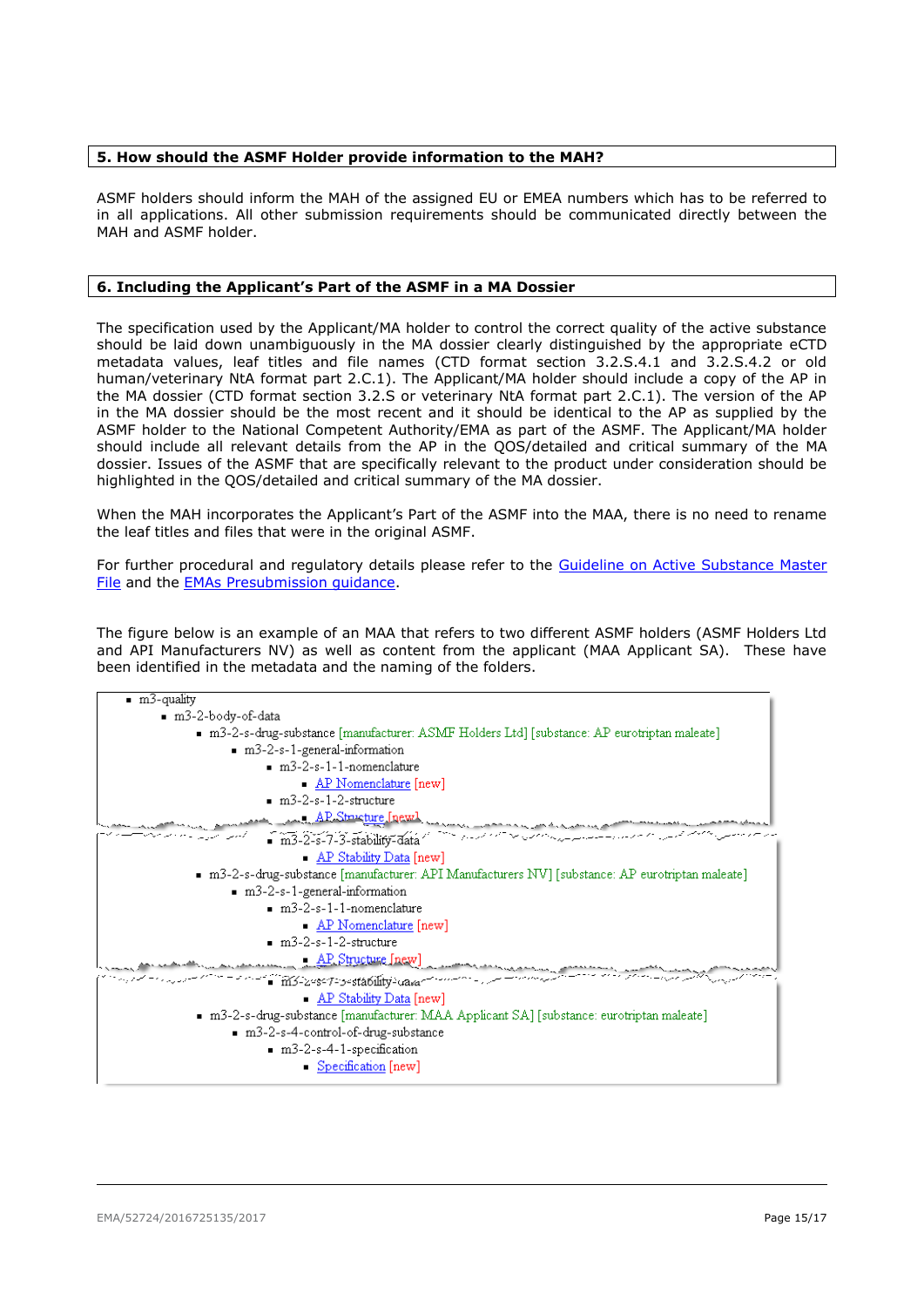

**Figure 6: Samples of the Table of Contents and folder structure in a MA dossier**

A copy of the "Letter of Access" addressed to the regulatory authority should be included in Annex 5.10 of the application form and be placed in the appropriate m1/eu/12-form/CC folder (i.e. in the respective folder for each concerned NCA).

Please note, that technically it is not possible for an MAH to refer/link/hyperlink to the ASMF holder's eCTD from within the MA dossier. Therefore, it is important that the appropriate Letter of Access is included so that the NCA receiving the MA Dossier can identify the relevant ASMF.

## <span id="page-15-0"></span>**7. Glossary**

Terms being used in this guidance document are defined and explained in The EU Harmonised Technical eCTD Guidance which can be found [here.](http://esubmission.ema.europa.eu/tiges/cmbdocumentation.html)